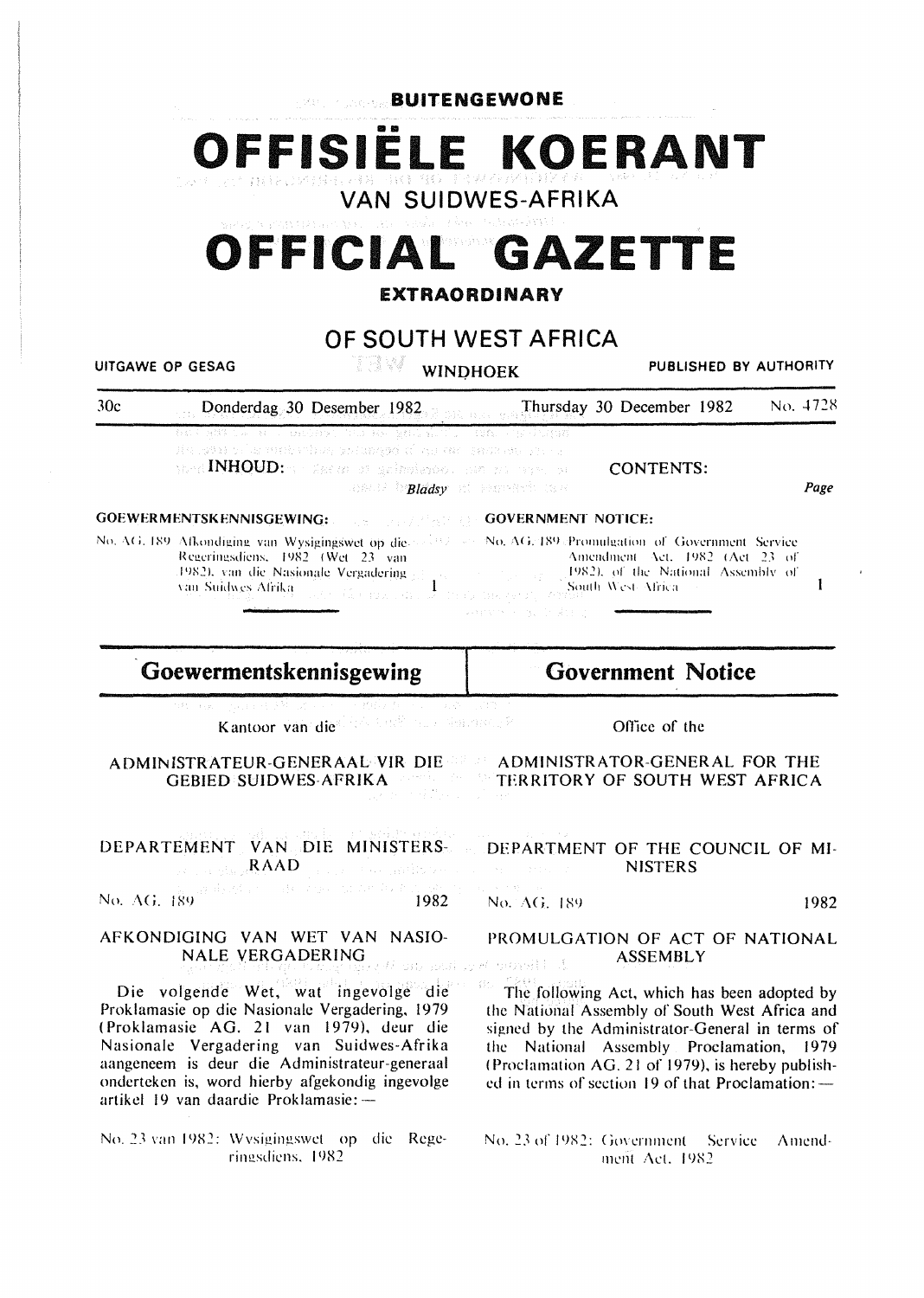| 2                                                                                                                                                  |                                                                                                                                                                                                                                                       | Buttengewone Offisiele Koerant 30 Desember 1982                                                                                                                                                                                                                                                                                                 | No. 4728                                                                                |
|----------------------------------------------------------------------------------------------------------------------------------------------------|-------------------------------------------------------------------------------------------------------------------------------------------------------------------------------------------------------------------------------------------------------|-------------------------------------------------------------------------------------------------------------------------------------------------------------------------------------------------------------------------------------------------------------------------------------------------------------------------------------------------|-----------------------------------------------------------------------------------------|
| Wet No. 23, 1982                                                                                                                                   | anbaa bewolub mav                                                                                                                                                                                                                                     | WYSIGINGSWET OP DIE REGERINGSDIENS, 1982                                                                                                                                                                                                                                                                                                        |                                                                                         |
| etab.                                                                                                                                              |                                                                                                                                                                                                                                                       | (Afrikaanse teks deur die Administrateur-gene-<br>raal onderteken op 30 Desember 1982)<br>***<br>in 1999.<br>Prima prima prima prima prima prima prima prima prima prima prima prima prima prima prima prima prima prima p<br>Prima prima prima prima prima prima prima prima prima prima prima prima prima prima prima prima prima p<br>andi R |                                                                                         |
|                                                                                                                                                    | YRAWIQNOANTXR                                                                                                                                                                                                                                         |                                                                                                                                                                                                                                                                                                                                                 |                                                                                         |
|                                                                                                                                                    |                                                                                                                                                                                                                                                       | DE SUUFF WEER AFRICA                                                                                                                                                                                                                                                                                                                            |                                                                                         |
| 不能经营科制学者 为妻 网络辣椒属辣椒糖                                                                                                                               |                                                                                                                                                                                                                                                       | <b>NET</b>                                                                                                                                                                                                                                                                                                                                      | (日本の認識的な) 手続き出し                                                                         |
| [ Post Andrews In 1995년 - Booking County 4:45<br>STMBLWOT<br>The control                                                                           |                                                                                                                                                                                                                                                       | Tot wysiging van die Regeringsdienswet, 1980, ten einde die<br>bepalings met betrekking tot die behoud van die reg van<br>sekere persone om op 'n bepaalde ouderdom af te tree, uit<br>te brei; en om voorsiening te maak vir aangeleenthede<br>wat daarmee in verband staan.                                                                   |                                                                                         |
|                                                                                                                                                    |                                                                                                                                                                                                                                                       | <b>Example 10 DAAR WORD BEPAAL deur die Nasionale Vergade-</b><br>ring van Suidwes-Afrika, soos volg: —                                                                                                                                                                                                                                         |                                                                                         |
| Wysignig van artikel 14<br>van Wet 2 van 1980.                                                                                                     | artikel te vervang:                                                                                                                                                                                                                                   | 1. Artikel 14 van die Regeringsdienswet, 1980, word<br>hierby gewysig deur subartikel (2) deur die volgende sub-                                                                                                                                                                                                                                |                                                                                         |
|                                                                                                                                                    |                                                                                                                                                                                                                                                       | $\cdots$ (2) Behoudens die bepalings van subartikel (3),                                                                                                                                                                                                                                                                                        |                                                                                         |
| suitel mammay.behou -                                                                                                                              |                                                                                                                                                                                                                                                       | <u>Suivenaaldin akunststettivä</u>                                                                                                                                                                                                                                                                                                              |                                                                                         |
| 分解 医一小叶样的                                                                                                                                          |                                                                                                                                                                                                                                                       | (a) 'n beampte wat in diens van die Regering van die<br>Republiek van Suid-Afrika was;                                                                                                                                                                                                                                                          |                                                                                         |
| and settle best to several and color of onderwyser wat op 31 Maart.<br><b>CONFIDENTIAL REPORT OF A SECOND PROPERTY DR. POINT ADMINISTRASIC VAN</b> |                                                                                                                                                                                                                                                       | Suidwes-Afrika was,                                                                                                                                                                                                                                                                                                                             |                                                                                         |
| <b>有效 网络自由的名词称单位通</b> 量的重要的整体<br>光光 宣言的是<br>不安的。                                                                                                   | en wat sonder onderbreking van diens in die regerings-<br>diens aangestel word, die reg, indien hy dit as 'n voor-<br>waarde van sy aanstelling stel, wat hy in bedoelde diens<br>gehad het om op die een of ander bepaalde ouderdom af<br>te tree.". |                                                                                                                                                                                                                                                                                                                                                 |                                                                                         |
| 1990年以来的《镜》的第三次,要根本是因此对在中世                                                                                                                         |                                                                                                                                                                                                                                                       | 3月28回 スムマート部からイアマー山根氏は10個リテム                                                                                                                                                                                                                                                                                                                    |                                                                                         |
| Kort titel en inwerkingtre<br>ding.                                                                                                                |                                                                                                                                                                                                                                                       | 2. Hierdie Wet heet die Wysigingswet op die Regerings-                                                                                                                                                                                                                                                                                          |                                                                                         |
| uens, 1294                                                                                                                                         |                                                                                                                                                                                                                                                       | diens. 1982, en word geag op 1 Julie 1980 in werking te                                                                                                                                                                                                                                                                                         | $\mathcal{L}_{\mathcal{A}}$ , $\mathcal{L}_{\mathcal{A}}$ , $\mathcal{L}_{\mathcal{A}}$ |
| bet kuldy i SW Babk a yahoos SWMMW os<br>or early as inversible quantum and any interest.                                                          |                                                                                                                                                                                                                                                       | ਦੀ ਹੈ। ਇਹਨਾਂ ਵਿਸ਼ਵਾਸ ਦੀ ਸੰਦਰ ਦੇ ਸ਼ਬਦੀ ਸ਼ਬਦ ਹੋਰ ਦਾ ਸਾਹਿਬ ਦ<br>ato and attivitions of labbe summarist                                                                                                                                                                                                                                             |                                                                                         |
| Will possess of compact include all                                                                                                                |                                                                                                                                                                                                                                                       | plane commode and guissialessive of the col-<br>amount counter and the composition of the space                                                                                                                                                                                                                                                 |                                                                                         |
| Rendict present an IMPE and Color rendiction with<br>gastumber() navas et collus e colluction                                                      |                                                                                                                                                                                                                                                       | gheans, ghankship share i was a nykemb.                                                                                                                                                                                                                                                                                                         | sign planet samme most funta-                                                           |
| were the component of the series of the component with the                                                                                         |                                                                                                                                                                                                                                                       | , graph and some probabilities of the probability of $\mathcal{E}_\text{c}$                                                                                                                                                                                                                                                                     |                                                                                         |
| A94 200 ± 100 ± 100 ± 100 ± 100                                                                                                                    |                                                                                                                                                                                                                                                       | Control of the Control of Control                                                                                                                                                                                                                                                                                                               |                                                                                         |

 $\label{eq:2.1} \frac{1}{\sqrt{2}}\left(\frac{1}{\sqrt{2}}\right)^{2} \left(\frac{1}{\sqrt{2}}\right)^{2} \left(\frac{1}{\sqrt{2}}\right)^{2} \left(\frac{1}{\sqrt{2}}\right)^{2} \left(\frac{1}{\sqrt{2}}\right)^{2} \left(\frac{1}{\sqrt{2}}\right)^{2} \left(\frac{1}{\sqrt{2}}\right)^{2} \left(\frac{1}{\sqrt{2}}\right)^{2} \left(\frac{1}{\sqrt{2}}\right)^{2} \left(\frac{1}{\sqrt{2}}\right)^{2} \left(\frac{1}{\sqrt{2}}\right)^{2} \left(\$